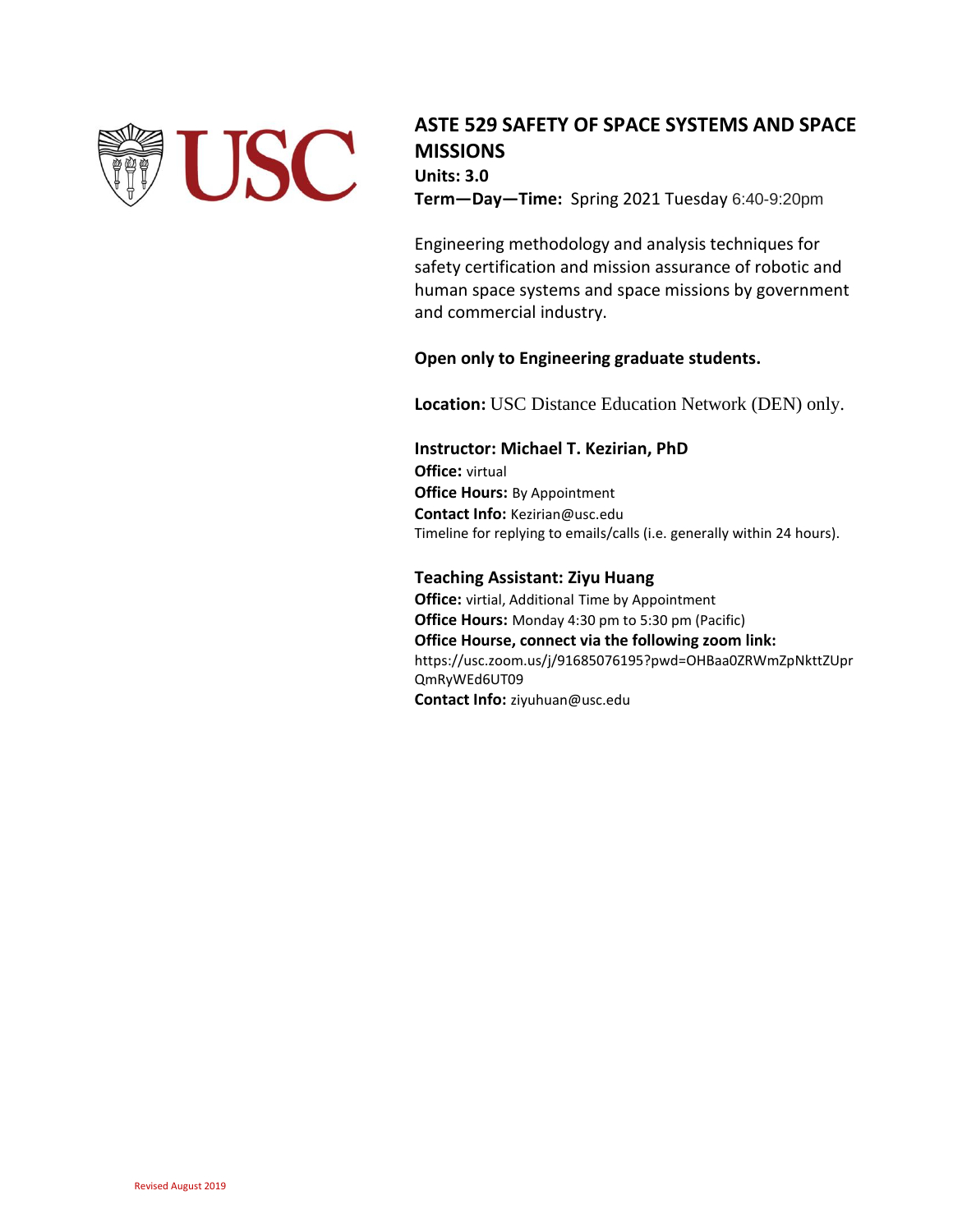## **Course Description**

In spaceflight, a human-rating certification is the assurance that the space system accommodates human needs, effectively utilizes human capabilities, controls hazards with sufficient certainty to be considered safe for human operations, and provides, to the maximum extent practical, the capability to safely recover the crew from hazardous situations. In the United States, the National Aeronautics and Space Administration (NASA) has developed the certification process and set technical requirements to be levied on crewed space systems in addition to the standards and requirements that are mandatory for visiting vehicles that are to dock with the International Space Station.

## **Learning Objectives**

This course will teach the concepts of system safety: the methodology and analysis used to certify spacecraft vehicles and missions. Through this course technical engineers and program managers with a sound engineering foundation will gain the approach through system engineering to understand, design and certify missions for space applications. The concepts are geared toward human space flight and build on the last fifty years' experience of designing and operating crewed vehicles, but the same concepts and approaches also apply to unmanned scientific and communication satellite programs.

In 2020, the FAA developed and released streamlined requirements for certification of spacecraft; this course all considers this new approach, referred to as Part 450.

**Prerequisite(s):** None **Co-Requisite(s):** None **Concurrent Enrollment:** None **Recommended Preparation**: ASTE 520 or some experience in space engineering.

#### **Course Notes**

Grading type is Letter Grade.

## **Technological Proficiency and Hardware/Software Required**

USC Distance Education Network (DEN) tools and resources.

## **Required Readings and Supplementary Materials**

- Safety Design for Space Systems by Gary Eugene Musgrave, Axel (Skip) M. Larsen and Tommaso Sgobba (ed) Butterworth-Heinemann, 2009 <https://doi.org/10.1016/B978-0-7506-8580-1.X0001-2>
- IAASS-SSI-1700 Commercial Human-Rated System, SAE Aerospace Standard, Issued 2018-07
- Instructor's Course Notes

## **Description and Assessment of Assignments**

Weekly homework assignments consisting of short answer responses and completing safety assessments to proposed scenarios.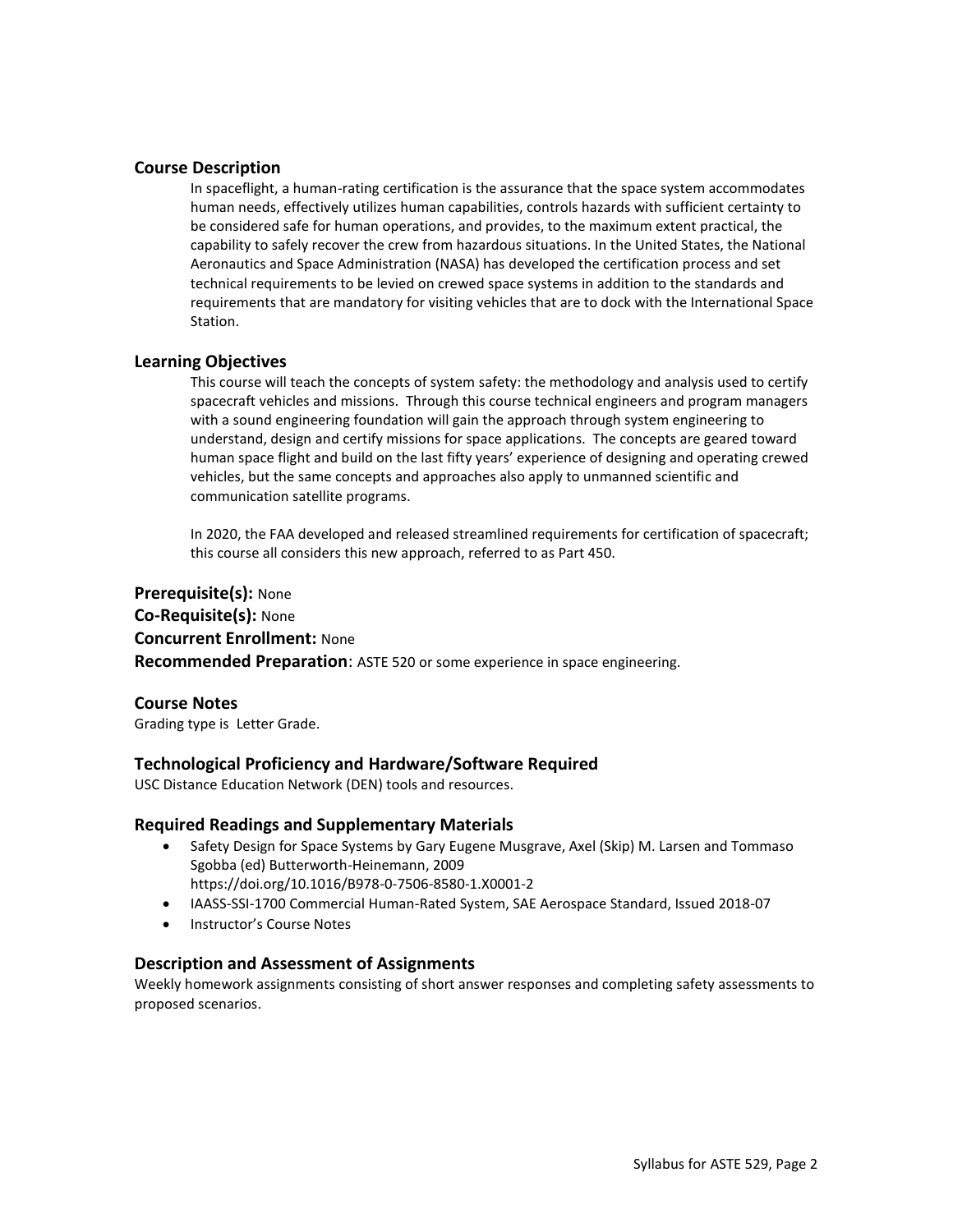## **Grading Breakdown**

| <b>Assessment Tool (assignments)</b> | <b>Points</b> | % of Grade |
|--------------------------------------|---------------|------------|
| Homework, weekly assignments         | 140           | 26         |
| <b>Midterm Examination</b>           | 200           | 37         |
| <b>Final Examination</b>             | 200           | 37         |
| <b>TOTAL</b>                         | 540           | 100        |

## **Grading Scale**

Grading is on a curve. Generally the course median approximates a high 'B' grade.

## **Assignment Submission Policy**

Assignments will be submitted through the course portal. Due dates are enforced. Exceptions for unique obligations will be considered when requested in advance.

## **Grading Timeline**

Graded homeworks will be returned one week after the submission deadline, except before the exams, when they will be returned earlier, if possible.

## **Additional Policies**

In person attendance for course lectures is strongly encouraged. There are typically one or two guest lectures. In person attendance for these lectures are particularly appreciated. In the pa st, students have expressed the added value of attending in person as they are able to ask questions and receive answers real time.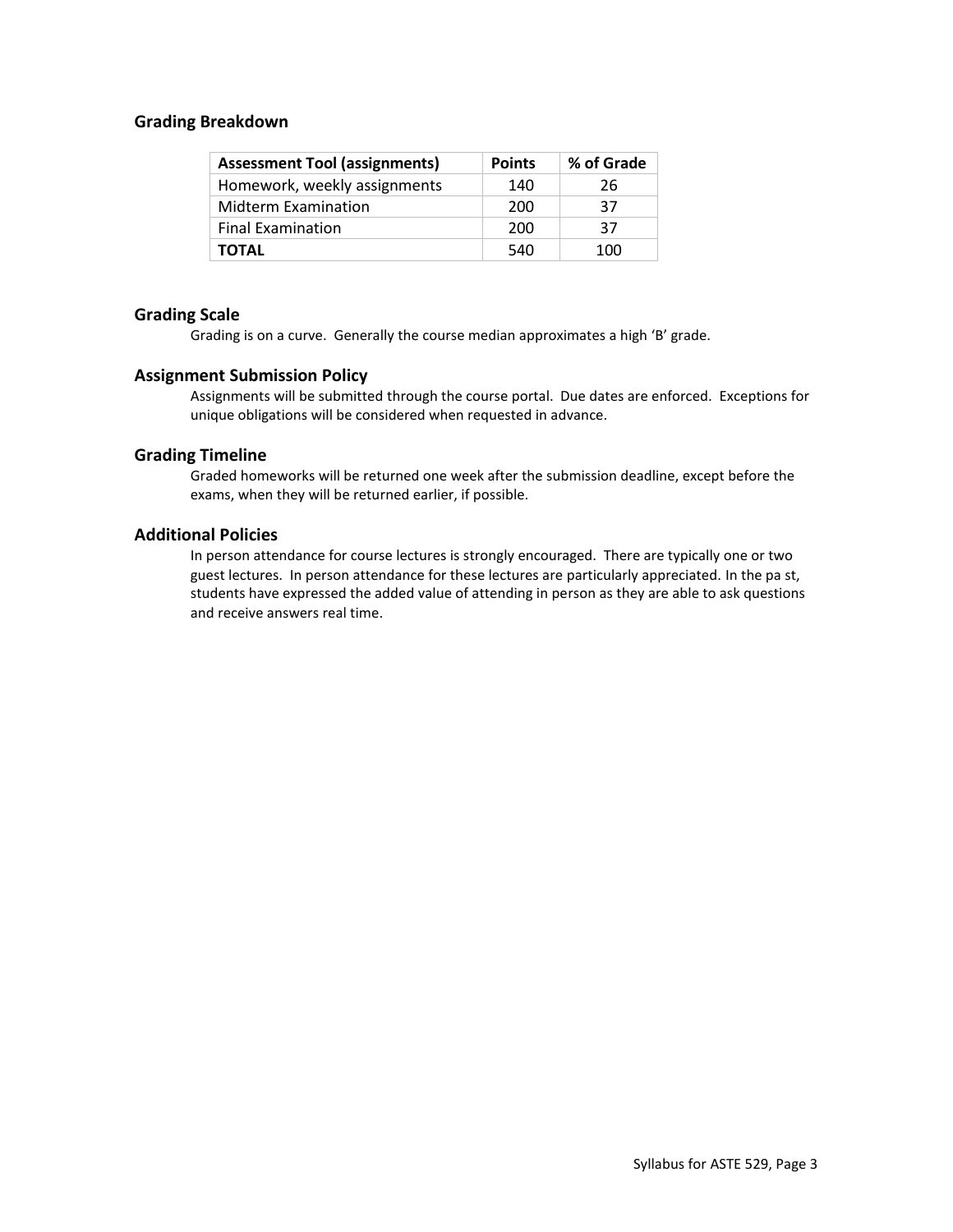# **Course Schedule: A Weekly Breakdown**

There will be a homework assignment for each course lecture, due one week after the lecture. The due date for the last assignments before the midterm and final will be shorter.

|                       | <b>Topics/Weekly Lecture</b>                                                                                                                                               | <b>Readings/Preparation</b><br><b>Chapters in Course</b><br><b>Textbook</b> |
|-----------------------|----------------------------------------------------------------------------------------------------------------------------------------------------------------------------|-----------------------------------------------------------------------------|
| Week 1<br>19-Jan-21   | Course Introduction, NASA Definitions, Safety<br>Process, Safety Products                                                                                                  | 1 & 4                                                                       |
| Week 2<br>26-Jan-21   | Safety Analyses, Human Ratings, NASA & FAA<br>Requirements, Failure Tolerance, Design for<br>Minimum Risk                                                                  | 5 & 19                                                                      |
| Week 3<br>$2$ -Feb-21 | Electrical and Power Systems & Battery Safety<br>Life Support Systems                                                                                                      | 16<br>6                                                                     |
| Week 4<br>9-Feb-21    | <b>Avionics Safety</b><br>Software System Safety                                                                                                                           | 14<br>15                                                                    |
| Week 5<br>16-Feb-21   | <b>Propulsion Systems Safety</b>                                                                                                                                           | 20                                                                          |
| Week 6<br>23-Feb-21   | <b>Structures and Mechanisms Systems Safety</b><br><b>Non-Destructive Evaluation</b><br><b>Pyrotechnic Devices Safety</b>                                                  | 17<br><b>Notes</b><br>21                                                    |
| Week 7<br>$2-Mar-21$  | Bioastronautics & Crew Escape Systems                                                                                                                                      | 3 & Notes                                                                   |
| Week 8<br>9-Mar-21    | <b>Extravehicular Activity &amp; Docking Systems</b><br>Crew Systems (Flight Suits, Seats)                                                                                 | 22,8<br>7 & Notes                                                           |
| Week 9<br>16-Mar-21   | Midterm, no lecture or dedicated homework<br>assignment                                                                                                                    |                                                                             |
| Week 10<br>23-Mar-21  | 2021 Wellness Day<br>No Lecture/No Homework                                                                                                                                |                                                                             |
| Week 11<br>30-Mar-21  | Oxygen Systems, Toxic Environment<br>Fire                                                                                                                                  | 13, 18<br>27                                                                |
| Week 12<br>6-Apr-21   | Launch Vehicle Certification Approach<br><b>Risk to Public Considerations</b>                                                                                              | <b>Notes</b>                                                                |
| Week 13<br>13-Apr-21  | The Space Environment: MicroMeteoroid and<br>Orbit Debris (MMOD), Space Traffic Management                                                                                 | 2, 10 & Notes                                                               |
|                       | Not covered in 2021:<br><b>Space Radiation Effects</b><br><b>Ground Processing Environment</b><br>Lecture Notes Available with Week 13, previous<br>lecture made available | 2.5 and 26                                                                  |
| Week 14<br>20-Apr-21  | Flight Operator & Crew Training as Safety Controls                                                                                                                         | 25                                                                          |
| Week 15<br>27-Apr-21  | <b>Probability Risk Assessment</b><br><b>Crew Survivability Report</b>                                                                                                     | 29 & Notes<br>HW due April 30, 2021                                         |
| <b>FINAL</b>          |                                                                                                                                                                            | <b>May 11</b>                                                               |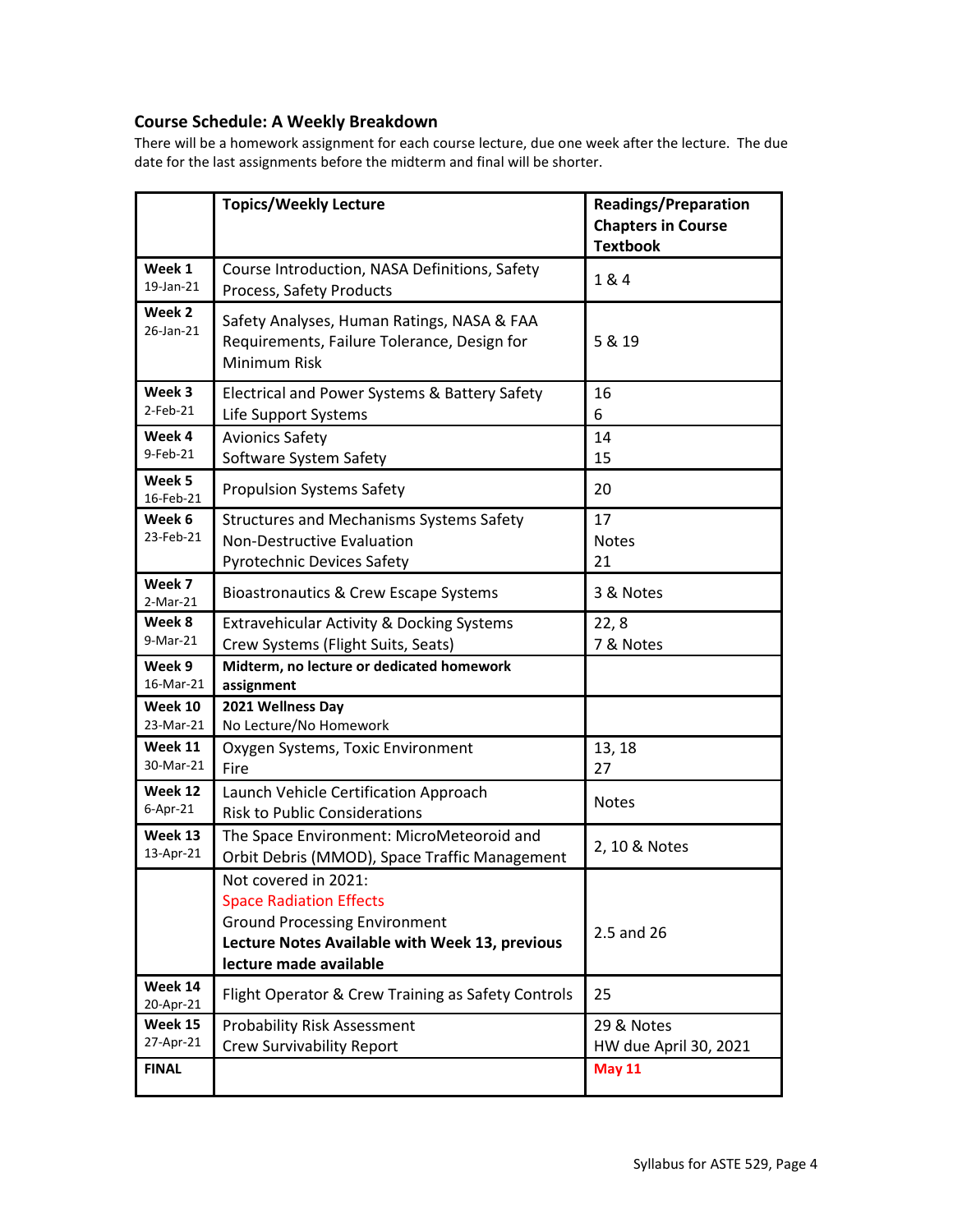# **Statement on Academic Conduct and Support Systems**

#### **Academic Conduct:**

Plagiarism – presenting someone else's ideas as your own, either verbatim or recast in your own words – is a serious academic offense with serious consequences. Please familiarize yourself with the discussion of plagiarism in SCampus in Part B, Section 11, "Behavior Violating University Standards" [policy.usc.edu/scampus-part-b.](https://policy.usc.edu/scampus-part-b/) Other forms of academic dishonesty are equally unacceptable. See additional information in SCampus and university policies on scientific misconduct[, policy.usc.edu/scientific](http://policy.usc.edu/scientific-misconduct)[misconduct.](http://policy.usc.edu/scientific-misconduct)

#### **Support Systems:**

*Counseling and Mental Health - (213) 740-9355 – 24/7 on call* [studenthealth.usc.edu/counseling](https://studenthealth.usc.edu/counseling/)

Free and confidential mental health treatment for students, including short-term psychotherapy, group counseling, stress fitness workshops, and crisis intervention.

#### *National Suicide Prevention Lifeline - 1 (800) 273-8255 – 24/7 on call* [suicidepreventionlifeline.org](http://www.suicidepreventionlifeline.org/)

Free and confidential emotional support to people in suicidal crisis or emotional distress 24 hours a day, 7 days a week.

*Relationship and Sexual Violence Prevention and Services (RSVP) - (213) 740-9355(WELL), press "0" after hours – 24/7 on call*

#### [studenthealth.usc.edu/sexual-assault](https://studenthealth.usc.edu/sexual-assault/)

Free and confidential therapy services, workshops, and training for situations related to gender-based harm[.](https://engemannshc.usc.edu/rsvp/)

## *Office of Equity and Diversity (OED)- (213) 740-5086 | Title IX – (213) 821-8298* [equity.usc.edu,](https://equity.usc.edu/) [titleix.usc.edu](http://titleix.usc.edu/)

Information about how to get help or help someone affected by harassment or discrimination, rights of protected classes, reporting options, and additional resources for students, faculty, staff, visitors, and applicants. The university prohibits discrimination or harassment based on the following *protected characteristics*: race, color, national origin, ancestry, religion, sex, gender, gender identity, gender expression, sexual orientation, age, physical disability, medical condition, mental disability, marital status, pregnancy, veteran status, genetic information, and any other characteristic which may be specified in applicable laws and governmental regulations. The university also prohibits sexual assault, non-consensual sexual contact, sexual misconduct, intimate partner violence, stalking, malicious dissuasion, retaliation, and violation of interim measures.

#### *Reporting Incidents of Bias or Harassment - (213) 740-5086 or (213) 821-8298* [usc-advocate.symplicity.com/care\\_report](https://usc-advocate.symplicity.com/care_report/)

Avenue to report incidents of bias, hate crimes, and microaggressions to the Office of Equity and Diversity |Title IX for appropriate investigation, supportive measures, and respons[e.](https://studentaffairs.usc.edu/bias-assessment-response-support/)

## *The Office of Disability Services and Programs - (213) 740-0776* [dsp.usc.edu](http://dsp.usc.edu/)

Support and accommodations for students with disabilities. Services include assistance in providing readers/notetakers/interpreters, special accommodations for test taking needs, assistance with architectural barriers, assistive technology, and support for individual needs.